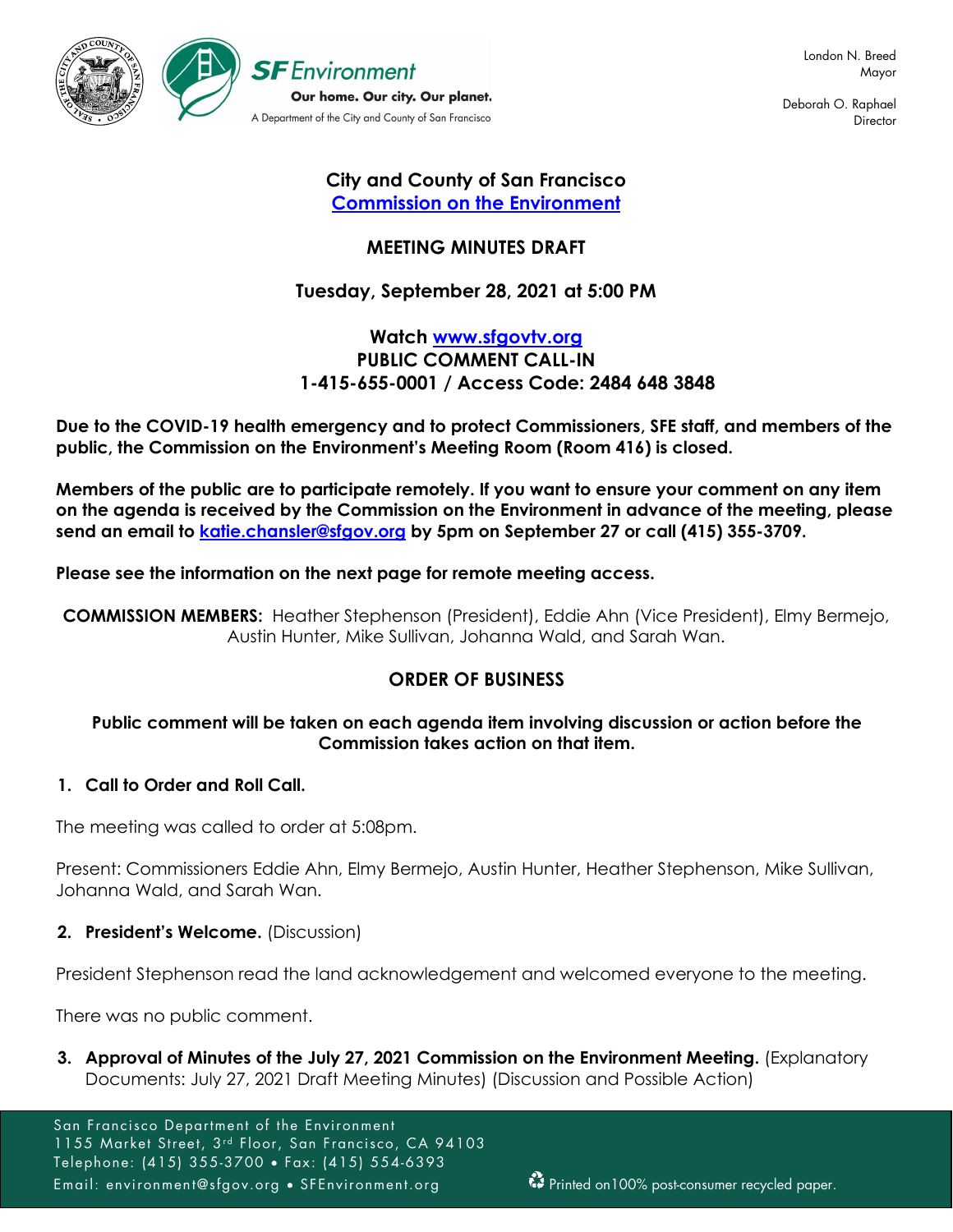There was no public comment.

Upon a motion by Commissioner Bermejo and a second by Commissioner Wan, the minutes were approved without objection. (Ayes: Commissioners Ahn, Bermejo, Hunter, Stephenson, Sullivan, Wald, and Wan; Noes: None; Absent: None).

**4. General Public Comment:** Members of the public may address the Commission on matters that are within the Commission's jurisdiction and are not on today's agenda**.**

There was no public comment.

PRESENTATIONS

**5. Presentation of the Commission on the Environment – Environmental Service Award to Lena Huang.** (Discussion)

Commissioner Hunter presented Lena Huang with the Environmental Service Award.

Gianna Fazioli and Katy Liang congratulated Lena on the award.

Lena thanked the Commission and spoke about her experiences.

There was no public comment.

**6. Review and vote on whether to accept the Policy Committee's recommendation to approve Resolution File 2021-04-COE adopting the 2021 Reduced Risk Pesticide list for City properties.** Under the Environment Code, the Department maintains a Reduced Risk Pesticide List identifying those pesticides that may be used on City property, subject to restrictions. Sponsor: Deborah Raphael, Director; Speaker Dr. Chris Geiger, Integrated Pest Management Program Manager (Explanatory Documents: Staff memo, Resolution File No. 2020-04-COE, 2021 Reduced Risk Pesticide List) (Discussion and Possible Action)

Director Raphael introduced the item.

Chris Geiger presented on the reduced risk pesticide list.

President Stephenson thanked Chris for his work and presentation.

Commissioner Wald thanked Chris and congratulated the IPM program on its successes over the years.

Commissioner Hunter complimented Chris on balancing all of the needs of pest management.

Commissioner Bermejo thanked Chris for all his work and dedication.

There was no public comment.

Upon a motion by Commissioner Wald and a second by Commissioner Sullivan, the resolution was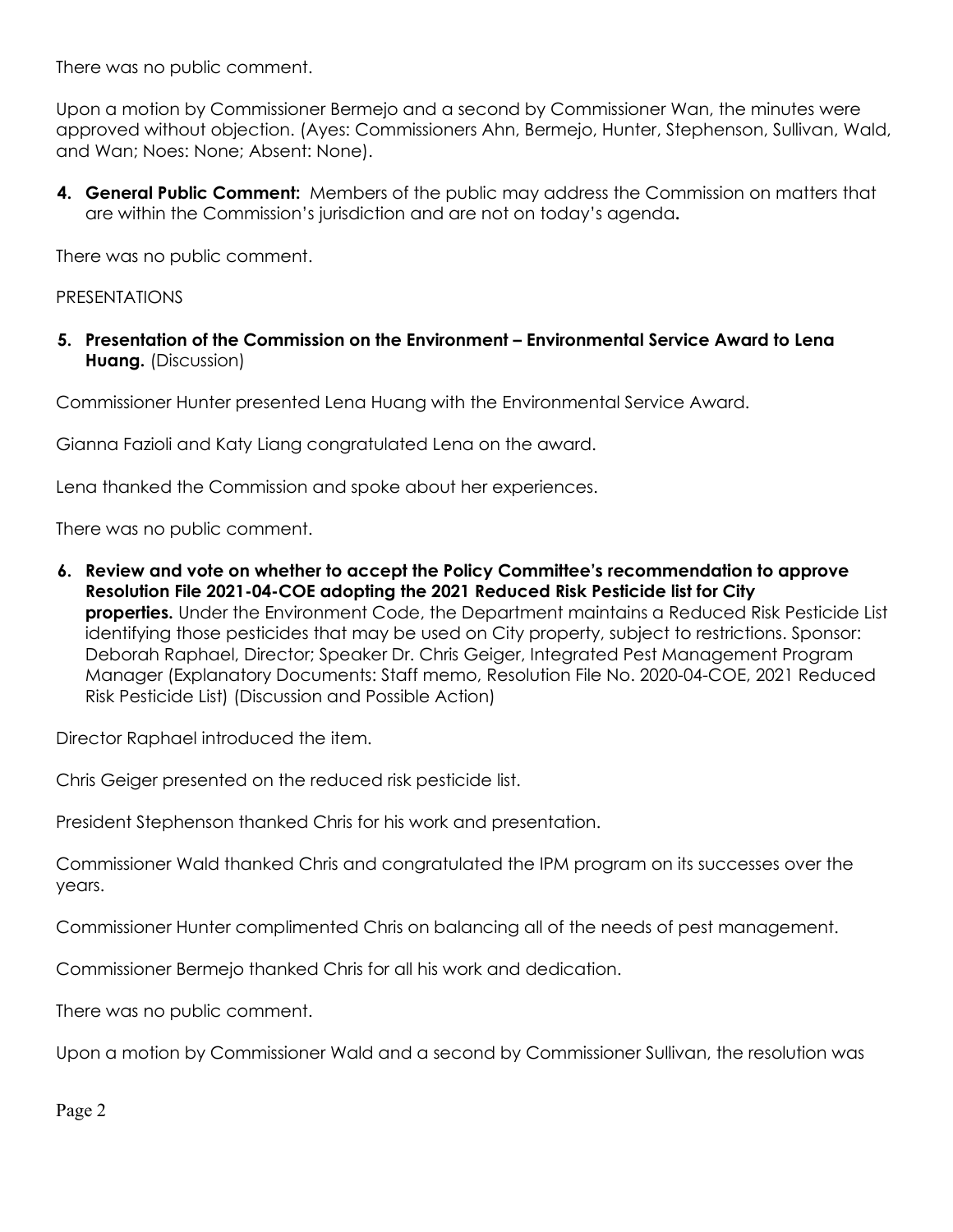approved without objection. (Ayes: Commissioners Ahn, Bermejo, Hunter, Stephenson, Sullivan, Wald, and Wan; Noes: None; Absent: None).

**7. Presentation on EnergyAccessSF and Progress to Date**. Sponsor: Deborah Raphael, Director. Speaker: Kathleen Bryan, Senior Energy Efficiency Specialist, and Becca Raybin, Outreach Associate. (Discussion)

Director Raphael introduced the item.

Kathleen and Becca presented on program progress to date.

President Stephenson asked what metrics are being used to measure success.

Kathleen said that metrics include mailers, successful calls, referrals, and energy assessments.

Commissioner Ahn asked about which state funding guidelines were used.

Kathleen spoke about hard-to-reach communities.

Commissioner Ahn gave additional background on working to improve the definition of disadvantaged communities.

Director Raphael thanked Kathleen for all of her work as she prepares to leave the department.

There was no public comment.

**8. Update on the Department's Strategic Plan.** Sponsor: Deborah Raphael, Director. Speakers: Asia Meshack, Program Manager Communications & Community Engagement, and Deborah Raphael, Director. (Discussion)

Director Raphael introduced the item.

Asia Meshack presented the Department's Strategic Plan with Director Raphael.

President Stephenson thanked Asia and Director Raphael for their work on this.

There was no public comment.

**9. Director's Report.** Speaker: Deborah Raphael, Director (Explanatory Document: Director's Report) (Discussion)

Director Raphael gave department updates and introduced new staff.

There was no public comment.

**10. Committee Reports.** (Discussion) **Policy Committee.** Mike Sullivan, Committee Chair. **Operations Committee.** Sarah Wan, Committee Chair.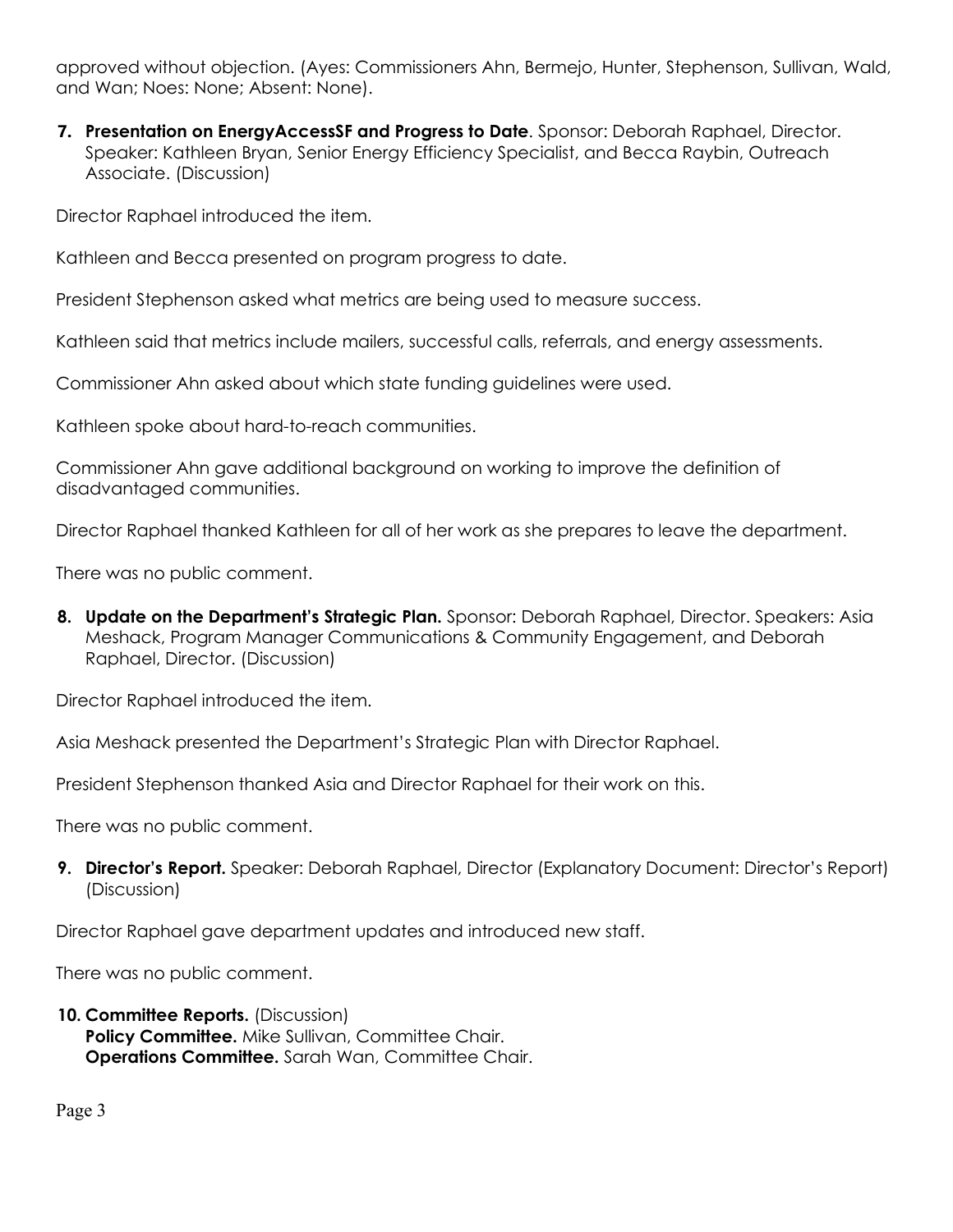Commissioner Sullivan gave a report on the Policy Committee.

Commissioner Wan gave a report on the Operations Committee.

There was no public comment.

### **11. Announcements.** (Discussion)

There was no public comment.

**12. New Business/Future Agenda Items.** Speaker: Charles Sheehan, Chief Policy and Public Affairs Officer (Discussion)

Charles reviewed the upcoming meeting dates and potential future agenda items.

There was no public comment.

### **13. Adjournment.**

The meeting was adjourned at 7:00pm.

**The next meeting of the Commission on the Environment is scheduled for Tuesday, December 7, 2021, at 5:00 p.m. In compliance with the San Francisco Health Officer's Order No. C19-07 directing all individuals to "shelter in place," and in compliance with the Mayor's emergency orders regarding the conduct of City meetings, public meetings of the Commission on the Environment and its committees will continue on a remote conferencing basis only at this time.**

**Find out about upcoming events and search for archived meeting materials on the SFEnvironment.org website.**

# **Attending the Meeting: Watch or Listen**

Members of the public have the following options for attending the meeting:

**WATCH** *(via SFGovTV) - [www.sfgovtv.org](https://sfgovtv.org/sfgovtv-live-events)* **OR**

Watch the meeting using a computer or s[mart device by clicking on the following link:](https://ccsf.webex.com/ccsf/onstage/g.php?MTID=e21f6fcb090c9e0dc8430309bf269d432)

<https://ccsf.webex.com/ccsf/onstage/g.php?MTID=e21f6fcb090c9e0dc8430309bf269d432>

# **Participating During Public Comment: By Phone**

Members of the public will have opportunities to participate during public comment. The public is asked to wait for the particular agenda item before making a comment on that item. Comments will be addressed in the order they are received. When the moderator announces that the Commission is taking public comment, members of the public can: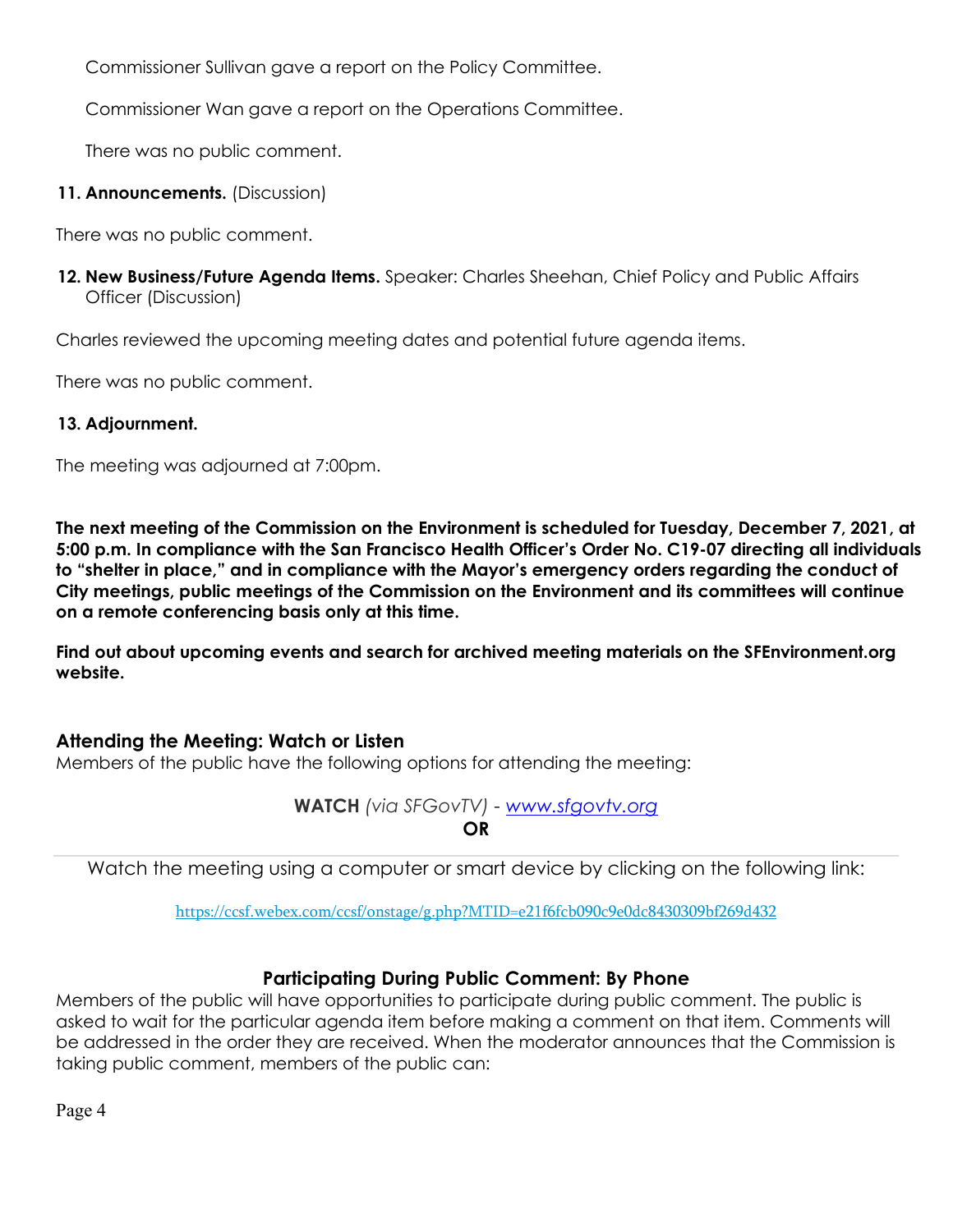| • Ensure you are in a quiet location    | 1. When prompted, "raise hand" by pressing    |
|-----------------------------------------|-----------------------------------------------|
|                                         | $*$ 3 and you'll be queued.                   |
| Speak clearly                           |                                               |
|                                         | 2. Callers will hear silence when waiting for |
| • Turn off any TVs or radios around you | your turn to speak. Operator will unmute you. |
|                                         | 3. When prompted, callers will have the       |
|                                         | standard three minutes to provide comment.    |
|                                         |                                               |

In accordance with Governor Gavin Newsom's statewide order for all residents to "Stay at Home" and the numerous local and state proclamations, orders and supplemental directions - aggressive directives have been issued to slow down and reduce the spread of the COVID-19 virus. Copies of explanatory documents are available at 1) on the Commission's website http://www.sfenvironment.org/commission; (2) upon request to the Commission Affairs Officer, at telephone number 415-355-3709, or via e-mail at katie.chansler@sfgov.org.

### **Important Information**

The ringing of and use of cell phones, pagers and similar sound-producing electronic devices are prohibited at this meeting. Please be advised that the Chair may order the removal from the meeting room of any person(s) responsible for the ringing or use of a cell phone, pager, or other similar sound-producing electronic devices.

NOTE: Persons unable to attend the meeting may submit to the Committee, by the time the proceedings begin, written comments regarding the agenda items above. These comments will be made a part of the official public record and shall be brought to the attention of Committee Members. Any written comments should be sent to: Commission Affairs Manager, Department of the Environment, 1155 Market Street, 3rd Floor, San Francisco, CA 94103 by 5:00 p.m. on the day prior to the hearing. Comments that cannot be delivered to the Commission Affairs Officer by that time may be sent to Katie Chansler via e-mail katie.chansler@sfgov.org.

### **Public Comment**

At this time, members of the public may address the Committee on items of interest that are within the subject matter jurisdiction of the Committee but are not on today's agenda. Public comment will be taken following each agendized item. Each member of the public may address the Committee for up to three minutes, unless otherwise announced by the President. If it is demonstrated that the comments by the public will exceed 15 minutes, the President may continue Public Comment to another time during the meeting.

The Brown Act forbids the Committee from taking action or discussing any item or issue not appearing on the posted agenda. This rule applies to issues raised in public comment as well. In response to public comment, not on an agendized item, the Committee is limited to:

- 1. Briefly responding to statements made or questions posed by members of the public, or
- 2. Request staff to report back on a matter at a subsequent meeting, or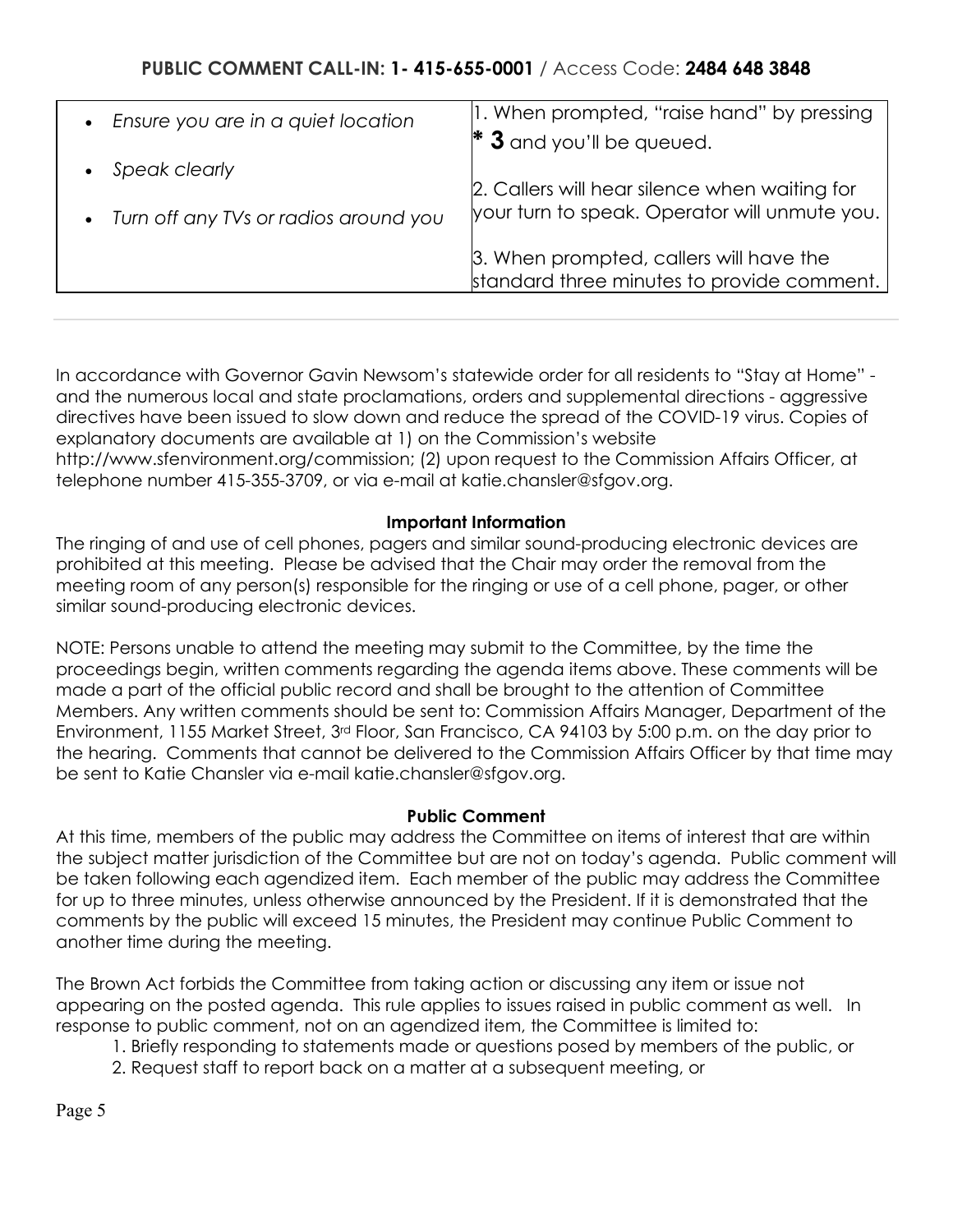3. Directing staff to place the item or issue on a future agenda (Government Code Section 54954.2(a).)

### **Accessible Meeting Policy**

The Commission on the Environment meeting will be held virtually due to the public health emergency.

To obtain a disability-related accommodation, including auxiliary aids or services, or to obtain meeting materials in alternative format, please contact Katie Chansler at (415) 355-3709. Providing at least 72 hours' notice will help to ensure availability. Written reports or background materials for calendar items are available for public inspection and are available online at [https://sfenvironment.org/environment-commission.](https://sfenvironment.org/environment-commission) Public comment will be taken on each item before or during consideration of the item.

The following services are available on request 72 hours prior to the meeting; except for Monday meetings, for which the deadline shall be 4:00 p.m. of the last business day of the preceding week: For American sign language interpreters or the use of a reader during a meeting, a sound enhancement system, and/or alternative formats of the agenda and minutes, please contact Katie Chansler at (415) 355-3709 to make arrangements for the accommodation. Late requests will be honored, if possible.

### **Language Access**

Per the Language Access Ordinance (Chapter 91 of the San Francisco Administrative Code), Chinese, Spanish and or Filipino (Tagalog) interpreters will be available upon requests. Meeting Minutes may be translated, if requested, after they have been adopted by the Commission. Assistance in additional languages may be honored whenever possible. To request assistance with these services please contact the Commission Affairs Officer at 415-355-3709 or [katie.chansler@sfgov.org](mailto:katie.chansler@sfgov.org) at least 48 hours in advance of the hearing. Late requests will be honored if possible.

### **語言服務**

根據語言服務條例(三藩市行政法典第91章),中文、西班牙語和/或菲律賓語 (泰加洛語 ) 傳譯人員在收到要求 後將會提供傳譯服務。翻譯版本的會議記錄可在委員會通過後透過要求而提供。其他語言協助在可能的情況下也 將可提供。上述的要求,請於會議前最少48小時致電 415-355-3709或電郵至[katie.chansler@sfgov.org](mailto:katie.chansler@sfgov.org)向委員 會秘書提出。逾期提出的請求,若可能的話,亦會被考慮接納。

### **Acceso A Idioma**

De acuerdo con la Ordenanza de Acceso a Idiomas "Language Access Ordinance" (Capítulo 91 del Código Administrativo de San Francisco "Chapter 91 of the San Francisco Administrative Code") intérpretes de chino, español y/o filipino (tagalo) estarán disponibles de ser requeridos. Las minutas podrán ser traducidas, de ser requeridas, luego de ser aprobadas por la Comisión. La asistencia en idiomas adicionales se tomará en cuenta siempre que sea posible. Para solicitar asistencia con estos servicios favor comunicarse con el Secretario de la Comisión al 415-355-3709,

o [katie.chansler@sfgov.org](mailto:katie.chansler@sfgov.org) por lo menos 48 horas antes de la reunión. Las solicitudes tardías serán consideradas de ser posible.

**Access Sa Wika**